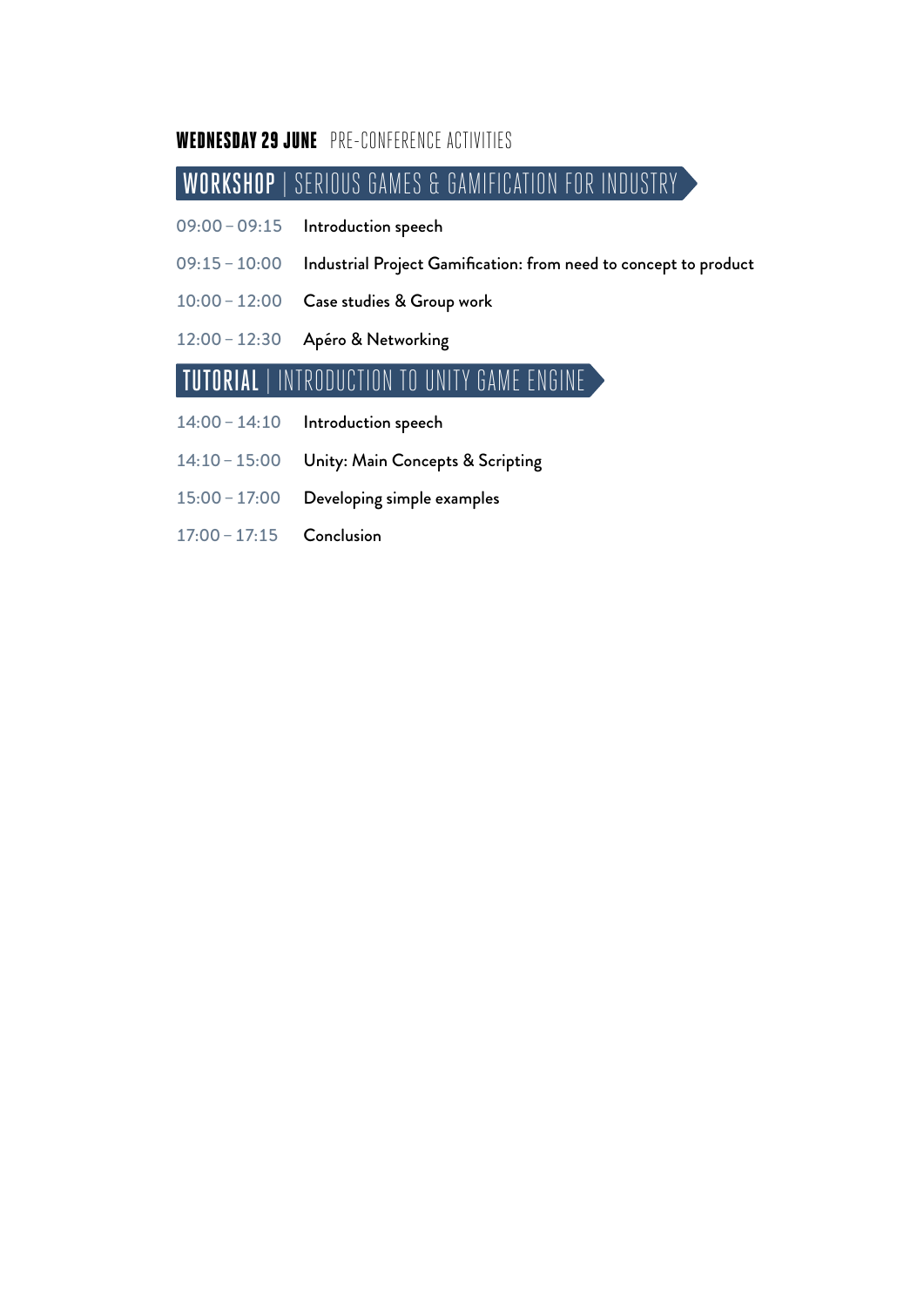

#### THURSDAY 30 JUNE CONFERENCE SESSIONS

Welcome & Coffee

| $09:30 - 09:45$     | <b>Opening and Welcome Speeches</b>                                                                                                                     |
|---------------------|---------------------------------------------------------------------------------------------------------------------------------------------------------|
|                     | <b>ABSTRACT</b>   SESSION A: POLITICS, ECONOMY & SOCIETY                                                                                                |
| $09:50 - 10:05$     | 1 PBI - The Game: A cooperative game on the<br>protection of human rights defenders<br>Johan Jaquet   Peace Brigades International Suisse   Switzerland |
| $10:05 - 10:20$     | 2 Showcasing game prototypes designed during<br>the Serious Games Generalist program<br>Loïc Hans   Entrée de Jeux   Switzerland                        |
| $10:20 - 10:35$     | 3 "Let's Help together": am I serious?<br>Olivier Reutenauer   DIGITAL KINGDOM SARL   Switzerland                                                       |
| Coffee break        |                                                                                                                                                         |
|                     | <b>SHORT PAPERS  </b> SESSION B: BUSINESS, COMMUNICATION, MANAGEMENT                                                                                    |
| $10:50 - 11:05$     | 4 A Serious game for firms to reduce ecological<br>footprint using Information System<br>Steve Berberat   He-Arc Gestion   Switzerland                  |
| $11:05 - 11:20$     | <b>5</b> Extending SQL Scrolls to Teach SQL DML<br>Ela Pustulka   FHNW   Switzerland                                                                    |
| $11:20 - 11:35$     | 6 Contrast of students' emotional engagement<br>during game-based learning<br>Xavier Wilain   Swiss Hotel Management School   Switzerland               |
| $11:40 - 12:30$     | 7 Keynote Speaker 1<br>How interaction modalities affect serious games and exergames efficacy<br>Fabio Solari   University of Genoa   Italy             |
| <b>Lunch Break</b>  |                                                                                                                                                         |
| $13:45 - 14:30$     | 8 Keynote Speaker 2<br>Gamification to support data protection awareness in small businesses<br>Bettina Schneider   FHNW   Switzerland                  |
|                     | <b>SHORT PAPERS   SESSION C: HEALTH</b>                                                                                                                 |
| $15:15 - 15:30$     | <b>9</b> A Web-Based Framework for the Management<br>of VR/AR Multi-Platform Exergames<br>Fabio Solari   University of Genoa   Italy                    |
| $15:30 - 15:45$     | 10 PRITS: A serious game for Law Education<br>Dominique C. de Oliveira   HESAV   Switzerland                                                            |
| <b>Coffee Break</b> |                                                                                                                                                         |
| $15:50 - 16:20$     | 11 <br>Keynote Speaker 3<br>Natural Language Interaction for Games and Gamification<br>Jonathan Lassard   Concordia University   Canada                 |
| $16:30 - 17:30$     | Round Table 1<br>  12                                                                                                                                   |
| $18:00 - 23:00$     | Social Event - Trip & Dinner on Geneva Lake                                                                                                             |